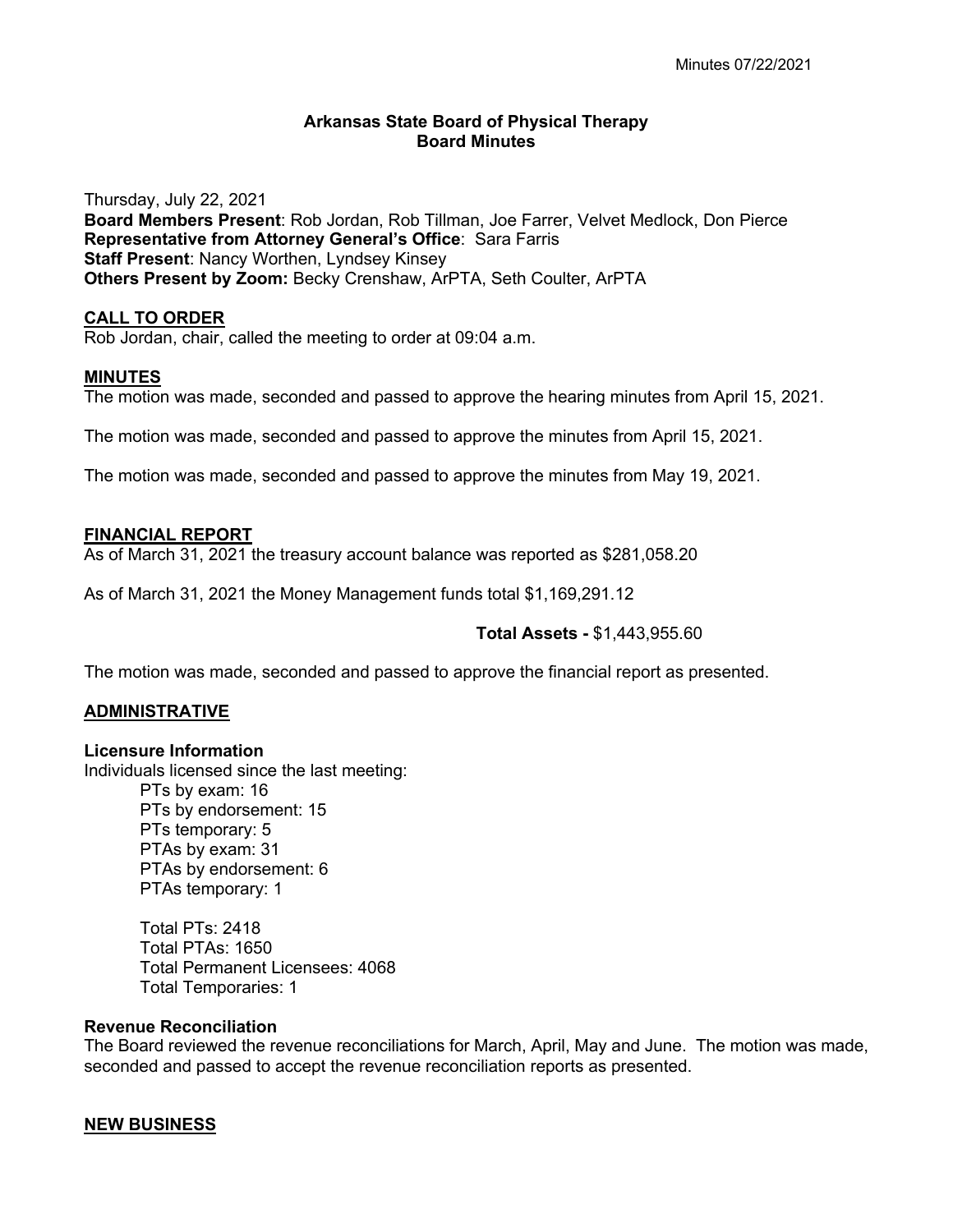## **Stephen Hearn, PT Complaint**

The Nursing Board received a complaint from a patient against Stephen Hearn who is a licensed nurse practitioner and a licensed physical therapist. The Nursing Board investigated and forwarded the complaint to the PT Board. The Board reviewed all information and determined there is no violation of the practice act. The motion was made, seconded and passed to take no action.

### **Devin Dinecola, PTA Complaint**

An adverse action report was received against Devin Dinecola and reviewed by the Board at a board meeting in January, 2021. Mr. Dinecola answered no to the question about other actions on his renewal in February. The Board reviewed his response regarding this and the motion was made, seconded and passed to take no action.

## **Stewart Ong, PT Complaint**

A complaint was received against Stewart Ong by a patient regarding a charge for not showing for an appointment. The Board determined there was no violation of the practice act and a motion was made, seconded and passed to take no action.

## **Diana McCray, PTA Complaint**

The Board reviewed additional information from Jenny Vontungeln regarding the complaint against Diana McCray. The Board reviewed all information and determined there is not enough information to make a determination. Ms. Vontungeln will be contacted and asked for their investigation report and records.

## **Hazel Goines, PTA Late Renewal**

Hazel Goines attempted to renew her license online February 24, 2021 but failed to click submit. The Board reviewed all information and the motion was made, seconded and passed to take no action.

#### **Blake Pepper Two Month Update**

The Board reviewed a 60-day update regarding disciplinary action against Blake Pepper.

#### **Domingo Atienza, PT Disclosure Update**

A disclosure from Domingo Atienza's attorney was received and reviewed by the Board on July 16, 2020. The Board asked that Mr. Atienza keep the Board apprised of the case. The Board reviewed an update stating the case was dismissed. No further action will be taken.

#### **Gina Baumgartner Inquiry**

An email was received from Gina Baumgartner asking if anal manometry would be within the scope of practice for a PT. The Board determined this is within the scope of practice.

#### **Angie Morrow, PT Inquiry**

An email was received from Angie Morrow regarding PTs volunteering on the sideline for high school sports and if there is a legal concern for the school. The Board determined this is within the scope of practice, however, the Board cannot give legal advice. The motion was made, seconded and passed to respond.

# **Gabby Keeley Inquiry**

An email from Gabby Keeley was received asking if it is possible for a licensed physical therapist to provide neurofeedback. The motion as made, seconded and passed to respond that neurofeedback is within the scope of practice for a licensed physical therapist.

# **Tonya Jolley, PTA Inquiry**